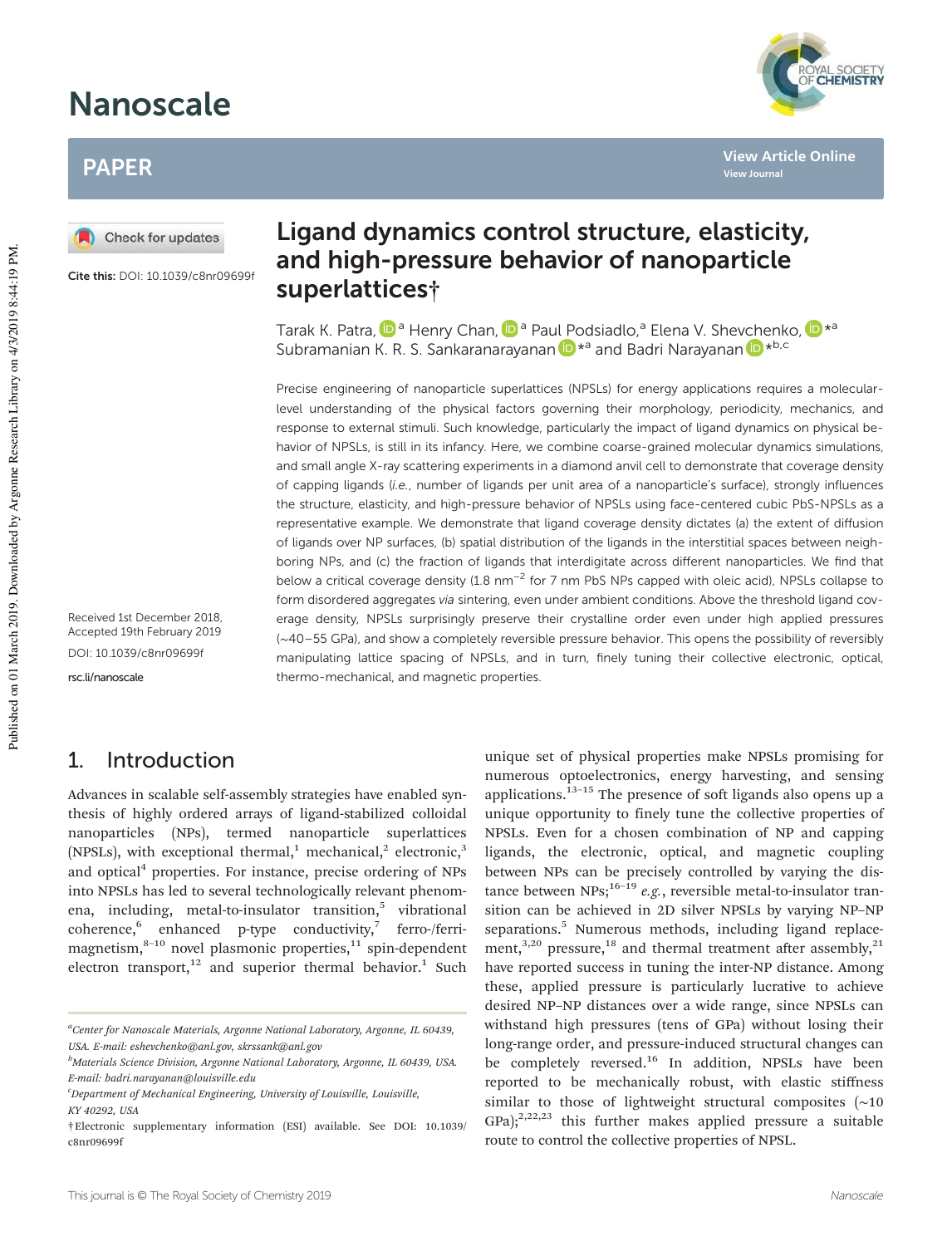In few previous studies, compression of NP assemblies have been found to accompany sintering of individual  $NPs;^{23,24}$  this phenomenon can be used to engineer nanostructures with specific morphologies.<sup>25</sup> Importantly, assemblies of oleic acid modified PbS NPs synthesized in different research groups have sometimes led to structurally stable superlattices, while other times the individual NPs are found to sinter.<sup>16,23</sup> The underlying molecular level picture of these seemingly disparate observations remains largely unknown. While a broad range of NPs have been assembled into three-dimensional NPSLs, understanding of the origin of structural stability, mechanical properties and high-pressure behavior of these hybrid materials consisting of "hard" inorganic cores and "soft" organic ligands at molecular level is still in its infancy.1,2,15,26–<sup>28</sup> Previous reports indicate that structure, and mechanics of NPSLs are primarily controlled by weak dispersive forces (*e.g.*, van der Waals, hydrogen bonding *etc*.) and packing entropy of ligands of different NPs.<sup>1,28-30</sup> Moreover, varying packing densities can modify surface organization of ligands and modify surface energies. This can cause the transition of driving force for self-assembly from entropy maximization to reduction of overall free energy; and, in turn, lead to various ordered morphologies that are not possible to achieve *via* entropic factors alone. $31-33$  Consistent with these claims, recent electron microscopy, and nano-indentation studies demonstrate that NPSLs exhibit superior mechanical properties even in the absence of chain entanglement or crosslinking, and slight structural disorder.<sup>2</sup> Also the packing geometry, structural conformation of ligands, and the mobility of ligands on the surface of nanoparticles are also known to impact mechanical cohesion in NPSLs, and their response to applied pressure.<sup>13,34</sup> Furthermore, our previous works on Au NPSLs have shown that their thermo-mechanical properties are strongly influenced by inter-digitation of ligands, as well as the spatial arrangement of ligands between neighboring NPs.<sup>1</sup> Other *in situ* small angle X-ray scattering (SAXS) studies using a diamond anvil cell (DAC) indicate that under applied pressure, the structure of NPSLs evolve *via* elastic response of ligands, ligand compression, ligand detachment, and deviatoric compression of ligands between different NPs.<sup>26</sup> Despite these findings, the role played by molecular scale dynamics of ligands in governing structural, mechanical, and pressure behavior of NPs, as well as their correlation with ligand coverage densities are still not fully understood. Therefore, the fundamental knowledge of ligand dynamics and its connection to assembly process, sintering of NPs and thermo-mechanical properties of NPSLs is not only crucial for gaining precise control over the physical properties of NPSLs, but is also essential to design pathways to synthesize these hybrid crystals with desired crystallinity. For instance, minor changes in synthesis protocols, *e.g.*, washing schemes can effectively alter the ligand coverage, $26,35$  which in turn impacts the morphology, symmetry, dimensionality, and thermo-mechanical behavior of the self-assembled NPSLs.<sup>24,36</sup>

Here, we combine coarse-grained molecular dynamics (CGMD) simulations, and SAXS experiments in a diamond

anvil cell (DAC) to explore the dynamic processes at the molecular level. We show that structural response of NPSLs to applied pressure, their mechanical properties, as well as NP– NP spacing are strongly correlated with the surface mobility of ligands, their spatial distribution between neighboring NPs, and the extent of ligand-interdigitation. We demonstrate that a certain critical density of ligand coverage on the constituent NPs is required to form stable NPSLs. Below this density (such as that possible due to extensive washing $^{27}$ ), NPSLs tend to collapse often under ambient conditions resulting in disordered aggregates of NPs *via* sintering. Above the critical coverage, NPSLs preserve their crystalline order even up to high applied pressures (∼40 GPa); more importantly, the pressure-induced changes in NP–NP spacing are completely recovered upon release, without any noticeable hysteresis. We attribute this absence of hysteresis to the reversible nature of inter-digitation between ligands of neighboring NPs; essentially, we find that applied pressure impacts the fraction of ligands involved in inter-digitation, while the relative orientation of the ligands between neighboring NPs remains constant. Furthermore, ligand coverage also dictates the propensity of a ligand to inter-digitate with or deflect away from ligands on neighboring NPs, which, in turn, governs the mechanical behavior of NPSLs. In ligand-deficient NPSLs (with coverage above critical value), ligands predominantly inter-digitate, while in the ligand-rich cases, deflection of ligands is more prevalent. Our CGMD simulations unambiguously indicate that ligand-deflection significantly enhances the elastic stiffness of NPSL.

### 2. Materials and methods

#### Synthesis and characterization

The PbS NPs (of size 7 nm) are synthesized using the method of Hines and Scholes.<sup>37</sup> Subsequently, these PbS NPs are assembled into FCC superlattices *via* a controlled oversaturation technique as described in our previous work.<sup>16,38</sup> Typically, a single Si strip is placed vertically in a glass test tube containing a solution of NPs in toluene (with 0.2 mg of PbS NPs). Subsequently, we add 1.5 mL of isopropanol (nonsolvent) to slowly destabilize the NP solution over a period of ∼1 week; thereafter, the substrates containing the NPSLs are removed, and air-dried. Thermogravimetric (TGA) analysis was performed with a Mettler-Toledo STAR<sup>e</sup> TGA/SDTA851<sup>e</sup> system operated under inert  $N_2$  atmosphere. The NPSLs were scratched from the Si substrate and placed into the Al boat.

Among the synthesized NPSLs, we chose few representative ones with dimensions compatible with DAC to characterize the pressure response of NPSL. In each high-pressure experiment, only one individual NPSL (∼30 microns) is loaded into a ∼150 µm-diameter hole in a pre-indented Re gasket.<sup>16</sup> The NPSL was loaded manually under the optical microscope by picking it from the glass substrate using the sharp wood needle. The pressure is monitored spectroscopically *via* measuring the fluorescence peak position of ruby fluorescent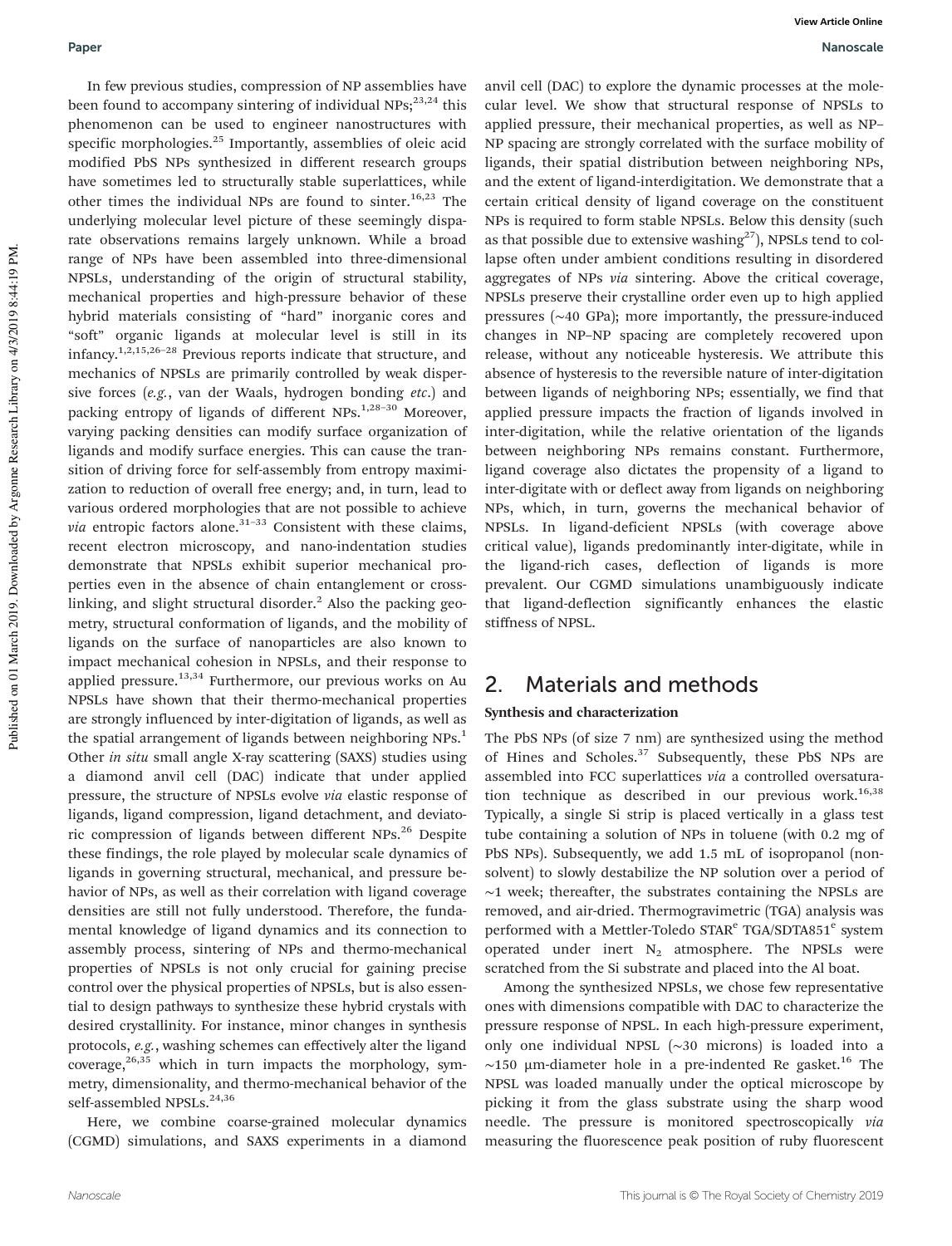microsphere, loaded alongside with the NPSL. Neon (Ne) is loaded to the DAC as a pressure-transmitting medium using a pressurized gas loading system. The synchrotron small angle X-ray scattering techniques (sector 12, Advanced Photon Source) in combination with a diamond anvil cell (DAC) technique are used to monitor the structural evolution of NPSLs.<sup>39</sup> For these X-ray experiments, a monochromatic beam (energy, 12 keV corresponding to X-ray wavelength  $\lambda = 1.0332$  Å) is focused onto an area of 100  $\mu$ m  $\times$  50  $\mu$ m on the sample at a sample-to-detector distance of ∼2 m. An APS built CCD detector is employed for the *in situ* SAXS experiments. Scanning electron microscopy is conducted using JEOL 7500F, while transmission electron microscopy images are captured using JEOL 2100F.

### Materials

Isopropanol, toluene, oleic acid, and bis(trimethylsilyl) sulfide  $((TMS)_2S)$  are purchased from Sigma-Aldrich with at least ACS purity. PbAc<sub>2</sub>·3H<sub>2</sub>O is obtained from Across Chemicals. We purchased polished Si (100) wafers from Silicon Quest International (Santa Clara, CA) for growing NPSLs; these wafers are diced into 4 mm by 1 cm strips with a dicing saw and further cleaned by sonication in pure toluene. Glass test tubes (0.8 cm i.d., by 10 cm long) used for NPSL assembly are purchased from Fisher Scientific. For the DAC chamber, diamonds are purchased from Almax Industries, while rhenium foil is purchased from Sigma-Aldrich. This foil is diced into  $4 \text{ mm} \times 4 \text{ mm}$  squares for use as gasket chambers.

#### Coarse-grained molecular dynamics simulations

Fundamental understanding of the structural stability, elasticity, and high-pressure behavior of NPSLs require large computational supercell composed of several million atoms. Molecular dynamics simulations based on all-atom models for such large systems (with multiple initial configurations) over several tens of nanoseconds are computationally intractable. Therefore, we turn to atomistic-informed MARTINI<sup>40</sup> coarse grained model of PbS NPs ligated with oleic acid ligands. The MARTINI framework provides sufficient coarse-graining while retaining the chemical description of fatty acids among other typical ligands.<sup>41</sup> Such coarse-grained models have shown great success in describing ligand dynamics, and its impact on structural, thermal, and mechanical properties of selfassembled nanoparticle superstructures<sup>1,35,42</sup> In this framework, the PbS-NP core is represented by an indivisible bead (type NP), while each oleic acid is modelled by a string of six beads bonded to each other (ESI, Fig. S1†); one of the terminal beads of the oleic acid is attached to the PbS nanoparticle core *via* a harmonic bond. All non-bonded interactions between the beads are modelled using Lennard–Jones potentials (see Fig. S1c† for parameters employed in this work). Note that the oleic acid ligands are allowed to move over the surface of the nanoparticle to which they are tethered. We also note that the MARTINI CG model used in this work distinguishes  $C=C$ and C–C bonds, and captures the effect of  $C=C$  bond on rigidity of oleic acid ligands (see ESI, Fig. S1†). This is

particularly important since the increased rigidity owing to  $C=C$  has been reported to influence extent of ligand interdigitation.<sup>33</sup>

First, we generate all-atom configurations for oleic acid ligands that are randomly distributed on a PbS NP bead at various ligand coverages  $\rho$  (number of ligand molecules per unit surface area of NP), with values ranging from 0.7  $\text{nm}^{-2}$  to 5.5 nm−<sup>2</sup> . The all-atom configurations are then coarse-grained in accordance to MARTINI framework (Fig. S1†); the ligated coarse-grained models at various ligand coverages are, subsequently, equilibrated at 300 K for 10 ns. At each  $\rho$ , we build NPSLs with face-centered cubic symmetry using the equilibrated PbS-oleic acid NP as a building block. This is achieved by placing a ligated NP on each site of a face-centered lattice (conventional cell 4 distinct sites), wherein the shortest surface-to-surface separation distance between two neighboring NPs surfaces is 6 nm (ESI Fig. S1†). Periodic boundary conditions are employed along all directions. Note that the constructed superlattices possess a mono-disperse size distribution, *i.e.*, all nanoparticles have identical size.

To determine the elastic properties of a given NPSL, we first equilibrate the system under ambient conditions ( $T = 300$  K, *P* = 0) for 10 ns using isobaric-isothermal canonical molecular dynamics simulations using LAMMPS<sup>43</sup> within the CG framework described above. Constant temperature and pressure conditions are maintained using the Nosé–Hoover thermostat and barostat; a time step of 1 fs is employed. Thereafter, we employ uniaxial tensile loading along the desired crystallographic direction up to 2% strain. For a given direction, Young's modulus is evaluated from the slope of the stress–strain curves obtained from CGMD simulations. In this study, we determine Young's moduli along three crystallographic directions [100], [010], and [001] (namely  $E_{100}$ ,  $E_{010}$ ,  $E_{001}$  respectively). Similarly, bulk modulus *K* for a given NPSL is determined from stress– strain relationship derived from CGMD simulations under isotropic strain conditions (maximum volumetric strain of 2%) Bulk modulus  $(K)$  of a given NPSL is obtained by fitting the energy to Murnaghan equation of state. $44,45$  The values of Young's moduli, and bulk moduli are averaged over CGMD simulations on 10 different configurations at each ligand coverage.

Next, we investigate the response of NPSLs to applied pressure during compression-release pressure cycles using canonical molecular dynamics simulations at 300 K within LAMMPS.<sup>43</sup> To simulate a compression-release pressure cycle, we systematically increase applied pressure from 0 to 40 GPa in increments of 1 GPa; at each pressure, the system is equilibrated for 1 ns. Thereafter, the system pressure is gradually released at the same rate  $(i.e., 1 \text{ GPa ns}^{-1})$  down to ambient pressure. The structural and dynamical properties are all averaged over the last 200 ps for each pressure. Note that the pressure-behavior of the superlattices, and its dependence on ligand coverage presented in this work are robust, and do not exhibit any artifacts owing to computational system size; CGMD simulations on  $2 \times 2 \times 2$  superlattices lead to identical results.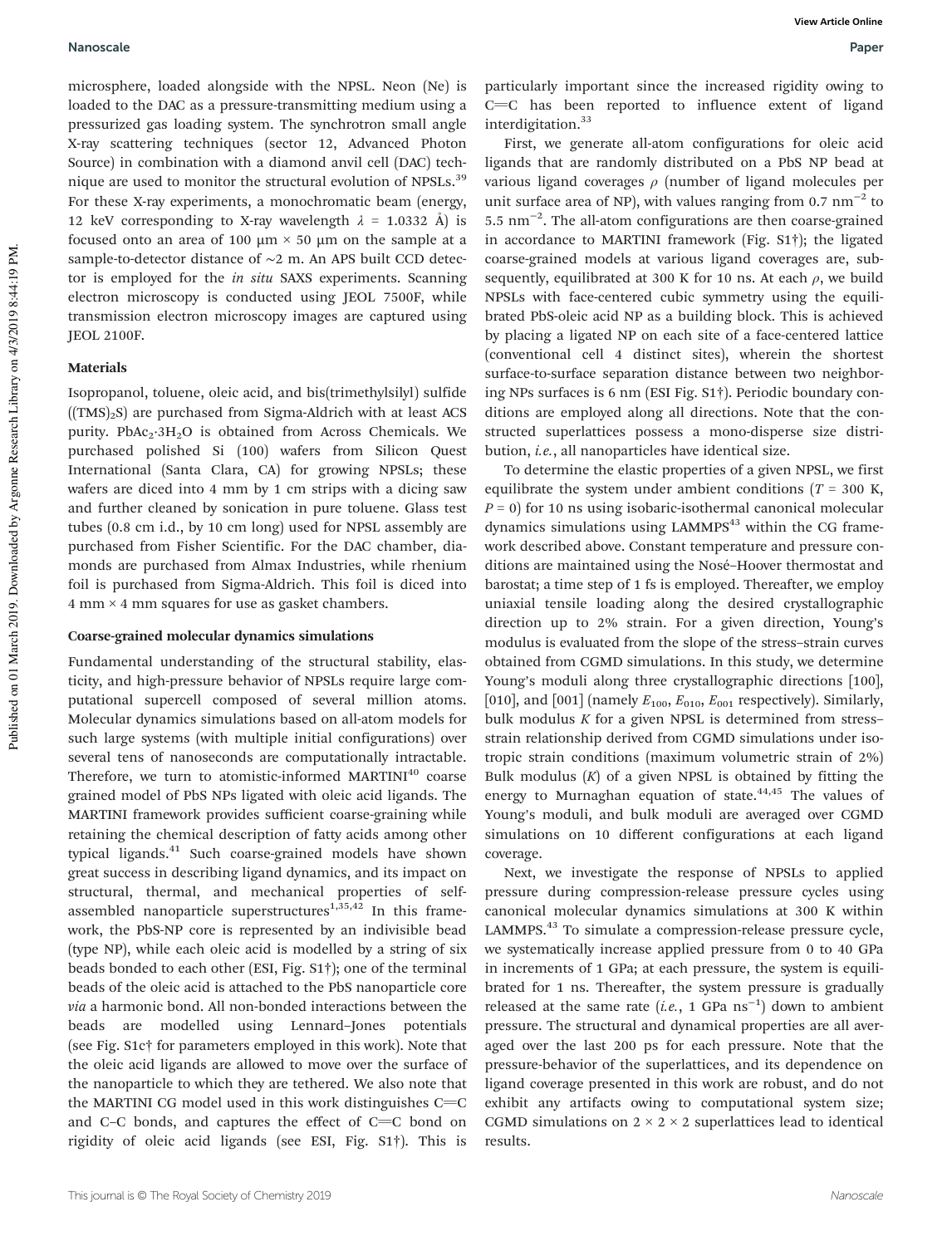# 3. Results and discussion

Three-dimensional face centered cubic (FCC) NPSLs made up of PbS NPs (stabilized by capping with oleic acid ligands) are chosen as a representative system to investigate the role of ligand dynamics in determining the structure, elasticity, and high-pressure behavior of NPSLs. Previously, the fcc 3D NPSLs assembled from 7 nm PbS NPs have demonstrated nearly perfect structural stability upon their compression up to 12.5 GPa and further pressure release.<sup>16</sup> We employ CGMD simulations (see Methods and ESI Fig. S1† for details) to elucidate the impact of ligand coverage on elasticity, and structural response of NPSLs to applied compression-release pressure cycles (Fig. 1). The CG model and the interaction parameters employed here provides a good qualitative description of the structural and elastic behavior of NPSLs consistent with our

experiments (see ESI Fig. S2†). A periodic simulation box comprising of four ligated NPs (at prescribed ligand coverage  $\rho$ ) is used to model NPSL. A wide range of ligand coverage densities are investigated ( $\rho$  = 0.7–5.5 nm<sup>-2</sup>); first, we focus on the structural stability, elastic behavior, and pressure response of ligand-rich NPSLs (*i.e.*,  $\rho > 1.8$  nm<sup>-2</sup>), and subsequently describe the structure of ligand depleted cases. The molecular configuration of a typical FCC-NPSL  $(\rho = 5.5 \text{ nm}^{-2})$  equilibrated under ambient conditions *via* CGMD simulations is shown in Fig. 1a; in this NPSL, the shortest distance between two neighboring NPs is  $L = 2.8$  nm. Note,  $\rho$  is defined as the number of oleic acid molecules occupying a unit area on the surface of the NP building block. Our CGMD simulations show that the elastic stiffness of NPSLs increases monotonically with ligand coverage (Fig. 1b and c). This predicted trend is consistent with several earlier studies, which report that pres-



Fig. 1 Coarse-grained molecular dynamics simulations to understand structural and mechanical properties of NPSLs at various ligand coverages. (a) CG model representation of a typical face-centered cubic NPSL. The NPs are shown as red spheres, while the ligands are shown as blue lines. The distance between the center of masses of two neighboring NPs are denoted as r; while, the surface-to-surface distance between neighboring NPs can be written as  $L = r - D$ , where D is the diameter of each NP. (b) Young's modulus of NPSL along three different crystallographic directions, [100], [010] and [001], namely  $E_{100}$ ,  $E_{010}$ ,  $E_{001}$  are plotted as a function of ligand coverage  $\rho$ . (c) Bulk modulus of NPSL at various values of  $\rho$ . The data in panels (b, c) are averaged over 10 different configurations; error bars are also provided. (d) Average surface-to-surface separation distance between adjacent NPs in equilibrated NPSLs for different ligand coverages as a function of pressure P during a compression-release cycle. Here D is the diameter of a nanoparticle. Here, the open and filled symbols correspond to compression and pressure-release phases of the cycle, respectively. (e) Pair distribution function between NPs for a NPSL at  $\rho$  = 4.9 nm<sup>−2</sup> as a function of pressure P during a compression-release cycle. (f, g) Steinhardt order parameter q<sub>4</sub> and q<sub>6</sub> for NPSL ( $\rho$  = 4.9 nm<sup>−2</sup>) at selected pressures chosen in panel (e). Open and filled symbols correspond to the compression and pressure release phases, respectively, in panels (d, f, q). Similarly, in panel e, the PDFs during compression are shown in black, while that for the release of pressure are displayed in purple.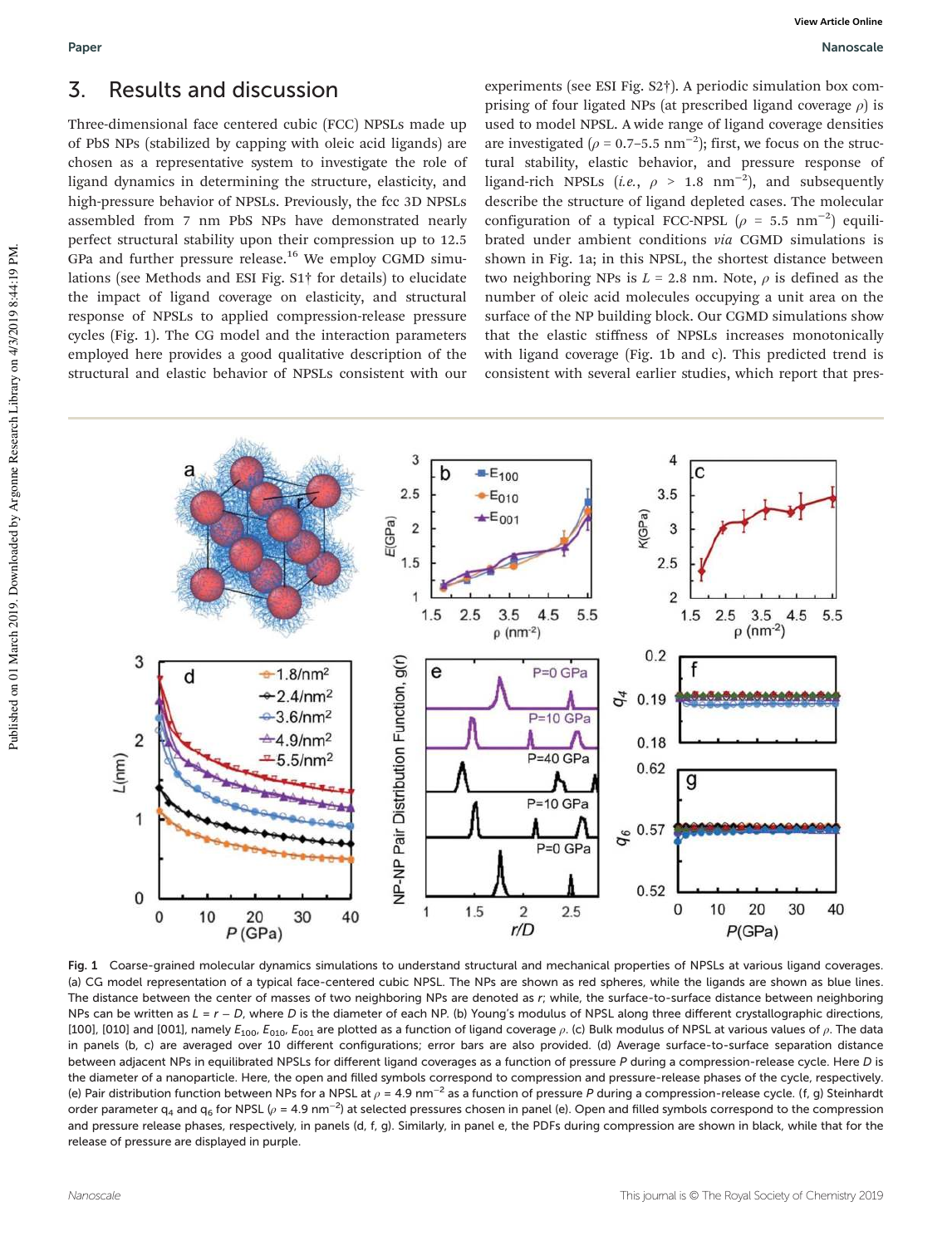#### Nanoscale Paper

ence of thick regions of soft organic spacers between NPs (*i.e.*, high ligand coverage) can significantly enhance the mechanical properties of NPSLs. $2,26,46$  Fig. 1b indicates that regardless of the ligand coverage on NP building blocks, the NPSLs exhibit elastic isotropy, as shown by largely identical values of Young's moduli along different crystallographic directions, *i.e.*, [001], [010], and [001]. Young's moduli of NPSLs rise significantly (∼1.25 to ∼3 GPa) as the individual NP building block become ligand-rich (*i.e.*,  $\rho$  increases from 1.8 nm<sup>-2</sup> to 5.5 nm−<sup>2</sup> ), largely owing molecular-scale dynamics associated with the capping ligands as discussed later. These computed values are in good agreement with experimentally measured elastic modulus in oleic acid based NPSLs (*E* ∼2.3).16,47 Similar to the trends in Young's modulus, bulk moduli *K* of the NPSLs also increase with ligand coverage with values in the range  $\sim$ 2.3–3.4 GPa for  $\rho = 1.8$  nm<sup>-2</sup>–5.5 nm<sup>-2</sup> as shown in Fig. 1c. Using CGMD simulations, we also track the structural evolution of NPSLs at various ligand coverage under applied pressure (up to 40 GPa), and during subsequent pressure release. Fig. 1d shows the evolution of the surface-to-surface separation between two neighboring nanoparticles (*i.e.*, *L*) in NPSLs during a compression-release cycle at various values of  $\rho$  (1.8 nm<sup>-2</sup>-5.5 nm<sup>-2</sup>). As expected, the inter-particle spacing *L* decreases under applied pressure (compression) at all ligand coverages, which are denoted by open symbols. It is interesting to note that for  $\rho$  within 1.8 nm<sup>-2</sup>-5.5 nm<sup>-2</sup>, the inter-particle distance in the NPSL reverts back to its original value upon complete release of pressure as shown by the filled symbols. Such a perfectly reversible structural response during a compression-release cycle is in excellent accordance with previous empirical observations.<sup>16</sup> This further demonstrates the capability of the coarse-grained models employed in this work to capture the behavior of NPSLs under applied pressure. To understand the effect of applied pressure on the crystalline order of the NPSLs, we evaluate the NP–NP pair distribution function (PDF) at various points during the compressionrelease cycle. Fig. 1e shows the NP–NP PDFs for the NPSL with  $\rho$  = 4.9 nm<sup>-2</sup> at various selected pressures during a compression-release cycle. Under ambient conditions, the peaks in the NP–NP PDF appear at ideal locations for a FCC crystal, (*i.e.*, at  $r_0$ ,  $\sqrt{2r_0}$ ,  $\sqrt{3r_0}$ ,  $2r_0$  ...), where  $r_0$  is the closest center-tocenter separation between NPs (Fig. 1e). As the NPSL is subjected to compression, the peaks in the PDF shift towards shorter separation distances; however, the peak positions relative to the nearest-neighbor peak remain close to that for a FCC crystal, even up to ∼40 GPa (Fig. 1d). Similarly, as the applied pressure is released, the PDF peaks regain their original positions, while retaining the FCC symmetry throughout the pressure release (Fig. 1d). This unique ability of NPSLs to sustain high applied pressures without losing their crystalline order is consistent with earlier experimental works.<sup>16</sup> It is particularly interesting to note that the qualitative trends in NP– NP PDF with applied pressure are identical for NPSLs with ligand coverages in the range 1.8  $\text{nm}^{-2}$ -5.5  $\text{nm}^{-2}$  [see ESI Fig. S3† for PDFs at  $\rho = 1.8 \text{ nm}^{-2}$ , 2.4  $\text{nm}^{-2}$ , 3.6  $\text{nm}^{-2}$  and 5.5 nm−<sup>2</sup> ]. We also evaluate Steinhardt order parameters

(namely,  $q_4$  and  $q_6$ )<sup>48,49</sup> for the equilibrated NPSL configurations ( $\rho = 4.9$  nm<sup>-2</sup>) at various pressures during the compression-release cycle (Fig. 1f and g). Consistent with the findings of PDF analysis (Fig. 1e),  $q_4$  and  $q_6$  of the NPSL remain close to their known values for ideal FCC crystal (*i.e.*, 0.19, and 0.57 respectively) throughout the applied compression-release cycle (Fig. 1f and g). Similar to the NP–NP PDFs, the pressure dependence of Steinhardt parameters is not influenced by ligand coverage >1.8  $nm^{-2}$ . Thus, beyond a threshold ligand coverage of NP building blocks, NPSLs can withstand high pressures while retaining their crystalline order, and exhibit completely reversible structural changes during a compression-release cycle.

In light of our simulation findings and their good agreement with the structural behavior of the NPSLs previously assembled from 7 nm PbS NPs and compressed up to 12.5 GPa,<sup>16</sup> we decided to experimentally assess *in situ* structural stability and mechanical properties of FCC NPSL in a much broader pressure range to estimate the validity of our computation result. Therefore, we prepared a new set of NPSLs from freshly made 7 nm PbS NPs stabilized with oleic acid (OA) using solvent/nonsolvent approach.<sup>38</sup> Only one NPSL was placed in a diamond anvil cell (DAC) (Fig. 2a) to study its response to applied pressure under quasi-hydrostatic conditions. Structural evolution of the NPSL under applied pressure is monitored using X-ray diffraction (XRD), and small-angle X-ray scattering (SAXS) techniques. Our synthesized NPSLs (see Materials and methods for details) are a few to 100 μm in size (Fig. 2a), making it convenient to choose a SL with dimensions compatible with the DAC (Fig. 2b). Thermogravimetric analysis (TGA) shows that ligands constitute ∼15% of the total weight (Fig. S4†) of the NPSL shown in Fig. 2c; this corresponds to nearly full ligand coverage density on each constituent NP (*i.e.*,  $\rho \sim 5.0 \text{ nm}^{-2}$ ). After loading the NPSLs into DAC (Fig. 2), their structural evolution during a compression-release cycle (ambient → ∼55 GPa → ambient) is investigated using SAXS (Fig. 2d). Under ambient conditions, SAXS pattern displays well-defined diffraction spots analogous to single atomic crystals, thus suggesting a highly crystalline character of the superlattice (Fig. 2d). Upon compression, the diffraction patterns reveal that the crystalline order is nearly perfectly preserved up to ∼30 GPa. The peak positions shift to higher *Q* values with increasing pressure, which indicates reduction in the unit cell dimensions consistent with compression. Under applied pressure of 30–55 GPa, additional peaks appear at  $Q \sim 1.8$  nm<sup>-1</sup> while the superlattice retains its overall FCC symmetry. However, the relative intensities of the peaks change during decompression cycle that can be explained by the re-arrangement of the NPSLs. When the pressure is released back to ambient pressure, we find that the pressure-induced structural changes in NPSL revert back to original while maintain a FCC crystalline structure throughout the pressure release stage. These findings are in agreement with the previously reported structural stability demonstrated by PbS NPs upon compression up to  $12.5$  GPa.<sup>16</sup> Furthermore, it is worth noting that the all long-range order peaks broaden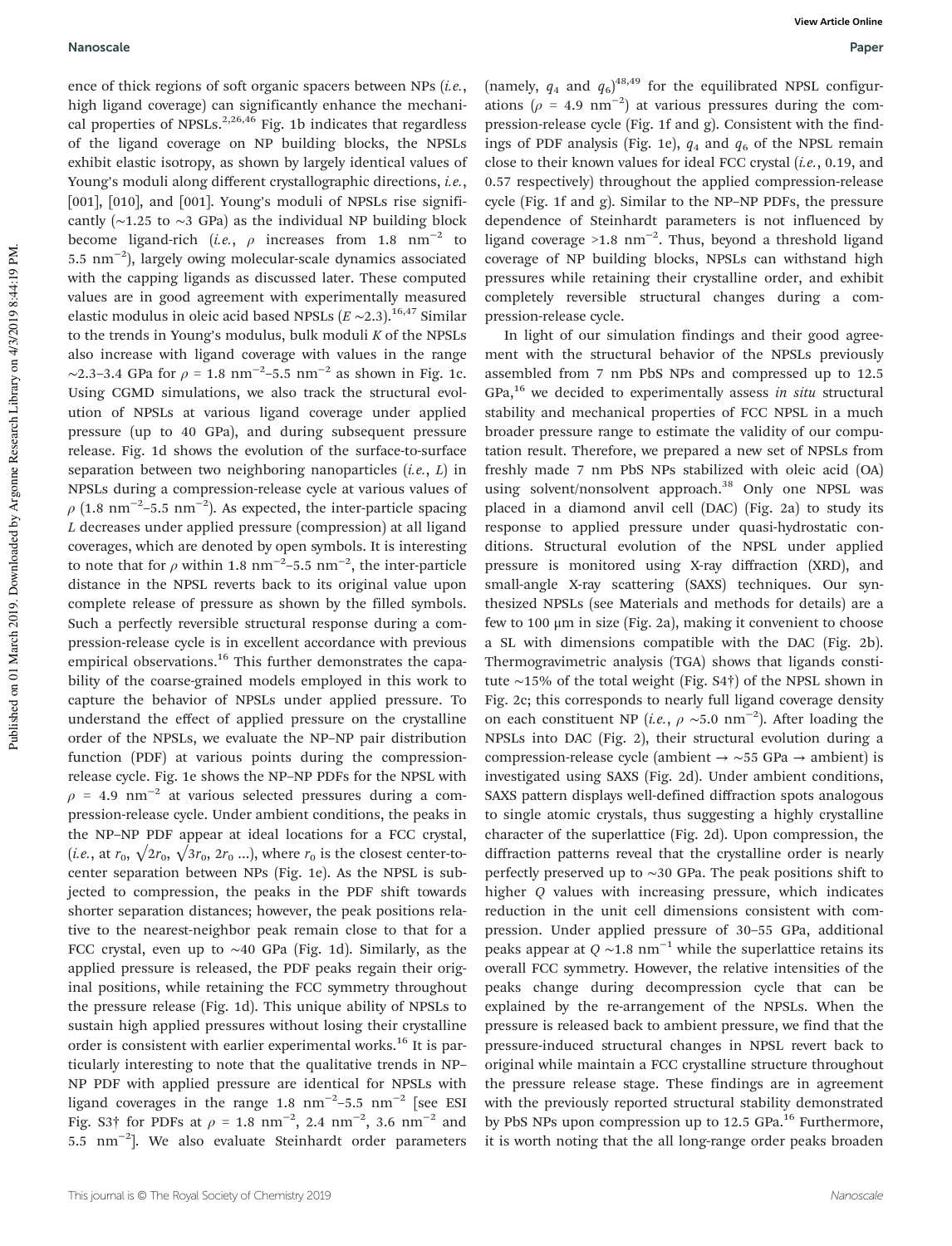

Fig. 2 Experimental characterization of the high-pressure behavior of face-centered cubic NPSLs made up of 7 nm PbS nanoparticles. (a) Optical micrograph of the PbS NPSLs deposited on the Si substrate and individual NPSL loaded into DAC (insert). Schematic representation of the diamondanvil cell set-up used for in situ X-ray characterization of NPSL. (c) Scanning electron microscopy image of NPSL, the inset demonstrates the TEM image of 7 nm PbS NPs used to make 3D NPSL. (d) Evolution of SAXS spectra for the NPSL as a function of applied pressure during a compressionrelease cycle. The red line indicates the SAXS spectra at the highest pressure achieved (55.86 GPa). The acquisition of the data starts at 1.02 GPa and the data are compared to the diffraction spectrum of SCs on Si substrate.

a little, and are less intense after pressure release, which suggests a slightly lower degree of crystalline order in the NPSL after the pressure is completely released. Fig. S5† demonstrates the TEM image obtained on the fragment of NPSLs after decompression. Nevertheless, the NPSL is able to maintain its structural integrity even at elevated pressure ∼55 GPa, consistent with the findings of our CGMD simulations (Fig. 1). The high pressure studies conducted on NPSLs assembled by solvent/nonsolvent approach from 9.5 nm also confirm the stability and recovery of NPSLs during compression and pressure release cycles (Fig. S6†) Although our CGMD predictions are in overall agreement with experimental observations, they do not show the empirically observed slight reduction in crystallinity of NPSLs upon pressure release. This is a consequence of the superlattice sizes containing 4 NPs, which are too small to capture long-range disorder; superlattice with 16 NPs were also not found to be large enough to capture reduction in crystallinity. Note that superlattice larger than 16 NPs (and their capping ligands) are computationally intractable.

To gain fundamental insights into the molecular origins of exceptional stiffness, reversible pressure behavior, and remarkable stability of NPSLs (at high pressures), we analyze the temporal evolution of the capping ligands in our CGMD simulations. Fig. 3 shows the spatial distribution of ligands around a typical NP in face-centered cubic superlattices for various ligand coverage cases ( $\rho$  = 1.8 nm<sup>-2</sup>-5.5 nm<sup>-2</sup>) under ambient conditions. Initially, the ligands are placed uniformly on the surface of NPs at all ligand coverage densities (Fig. 3a). During equilibration under ambient conditions ( $T = 300$  K,  $P = 0$ ), the ligands diffuse around their central NP and undergo significant reorganization. At low coverage ( $\rho = 1.8$  nm<sup>-2</sup>-3.6 nm<sup>-2</sup>), the ligands reorganize into an asymmetric distribution around

the central NP (Fig. 3). This yields ligand-depleted regions in the interstitial space between adjacent NPs in the superlattices; which in turn, is correlated with a somewhat lower stiffness of NPSL (∼1.1–1.3 GPa). Such mobility of ligands over NP surfaces has been previously reported to result in significant molecular asymmetry in the soft organic shell around NPs, even to the extent of forming self-assembled Janus-like membranes with highly anisotropic properties.<sup>35</sup> As the ligand coverage increases, the molecular distribution becomes uniform around a given nanoparticle. Consequently, in ligand rich NPSLs ( $\rho > 3.6$  nm<sup>-2</sup>), a soft organic shell of nearly uniform thickness forms around each NP. The presence of such soft-spacers considerably enhances the elastic stiffness of the NPSL; *e.g.*, the Young's moduli increase by a factor of ∼3 as the ligand coverage increases from 1.8  $\text{nm}^{-2}$  to 5.5  $\text{nm}^{-2}$ (Fig. 1b). Furthermore, careful analysis of our CGMD trajectories show that the symmetry of molecular distribution around a NP is not influenced by applied pressure. Although the capping ligands undergo a range of molecular motions under applied pressure, their distribution (in a NPSL with prescribed ligand coverage) remains fairly constant during the entire compression-release cycle.

In addition to mobility and distribution of ligands around NPs, the inter-digitation or the interaction between ligands tethered to neighboring NPs is a key factor controlling the structure and mechanical properties of NPSLs. We analyzed our CGMD simulation trajectories to determine the fraction of ligands involved in inter-digitation, as well as the relative orientation between ligands of different NPs in Fig. 4. A ligand is considered to be involved in inter-digitation if it contains at least two beads, each of which are within 7 Å of a bead belonging to any one of the ligands tethered to an adjacent NP (*i.e.*, one of the 12 nearest neighbors). The ligands that do not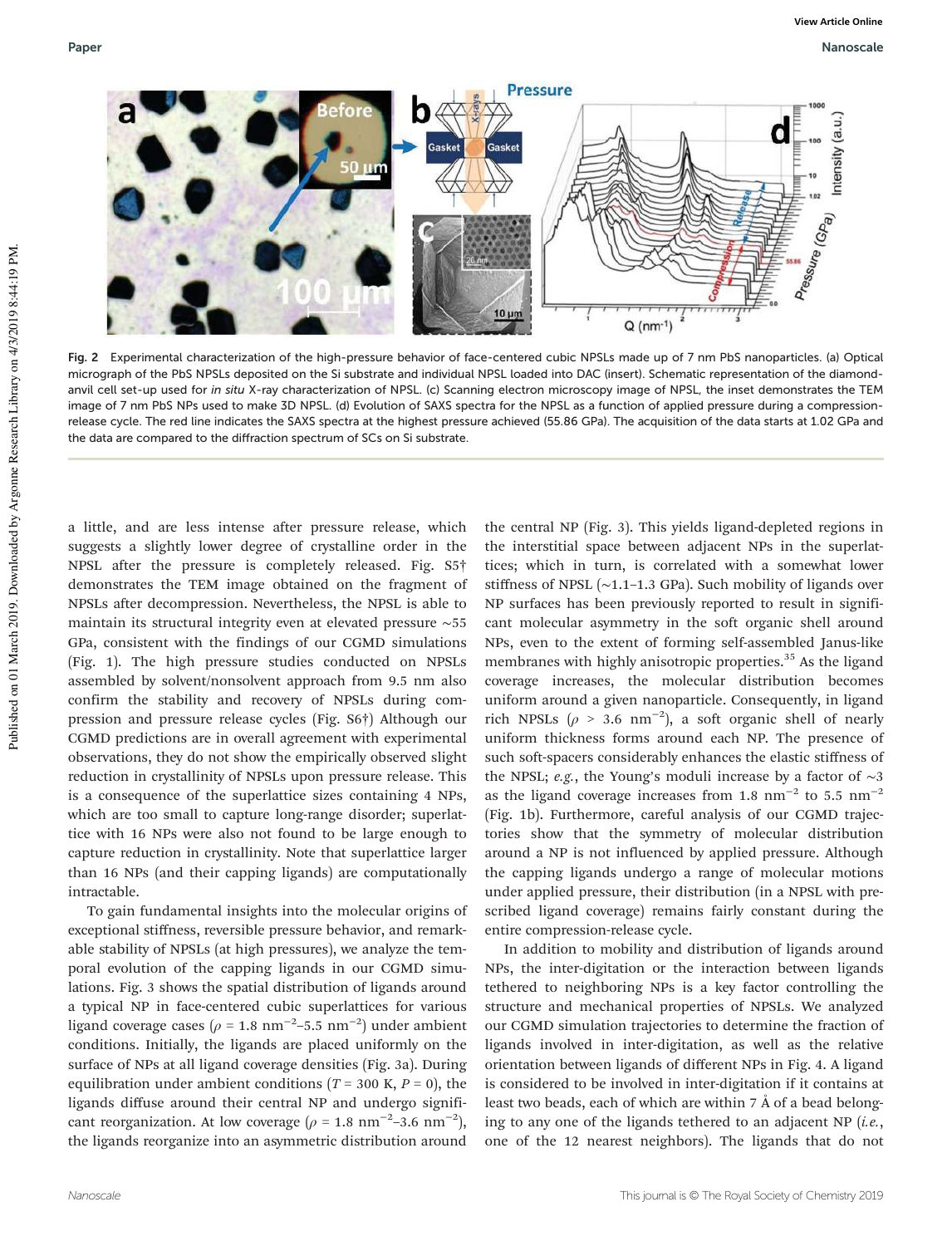

Fig. 3 Distribution of ligands around a typical nanoparticle in a NPSL at various ligand coverages under ambient conditions. Molecular snapshots of capping ligands on a NP within the NPSL are shown (a) initially, when they are uniformly placed, and (b) after equilibration of NPSLs under ambient conditions ( $P = 0$ ,  $T = 300$  K) via CGMD simulations. (c) Time-averaged number density maps showing the distribution of ligands around a typical nanoparticle within the NPSL at various ligand coverages are also shown. The color bar represents number of ligand beads per unit volume (nm<sup>−3</sup>).

satisfy this criterion are defined to be involved in deflection. Note the chosen cut-off distance for identifying inter-digitation (7 Å) is the nearest-neighbor separation between beads of ligands capping different NPs. Fig. 4a shows the percentage of ligands involved in inter-digitation as a function of pressure over the entire compression-release cycle for NPSLs at various ligand coverages. Note that the value at each pressure in Fig. 4a is averaged over 1 ns to ensure statistical relevance. At all ligand coverages, fraction of interdigitating ligands increases steadily upon compression. More importantly, during the pressure-release phase, the ligand inter-digitation reduces and reverts back to its original value upon complete release of pressure without any hysteresis. Evidently, the ligands belonging to neighboring NPs in NPSLs ( $\rho > 1.8$  nm<sup>2</sup>) interdigitate without being locked permanently (*e.g.*, crosslinking). This reversible ligand inter-digitation underlies the complete absence of hysteresis in the structural response of NPSLs over a compression-release cycle, as well as stability at high pressures ∼40 GPa (Fig. 1d). Fig. 4b compares the extent of inter-digitation and deflection of ligands in NPSLs at various ligand coverages under ambient conditions. NPSLs at low ligand coverages exhibit pronounced inter-digitation, while in ligand-rich NPSLs, the ligands from adjacent NPs tend to deflect away from each other. For instance, at  $\rho =$ 1.8 nm−<sup>2</sup> , ∼45% of ligands inter-digitate; the fraction of interdigitation drops to ∼30% when the ligand coverage increases to 5.5 nm<sup>-2</sup>. To investigate the physical factors underlying the propensity of ligands to interdigitate or deflect away, we evaluate the angle distribution function (ADF) between the end-toend vectors of ligands from neighboring NPs (Fig. 4c; see inset for definition of angle  $\theta$  between ligands). At low ligand coverages, the most probable angle value of  $\theta$  determined by the maxima is ∼75°. This alongside direct visualization of our CGMD trajectories reveals that at low ligand coverages, sufficient geometric space is available for the collective reorganization of ligands needed for inter-digitation (Fig. 4d). As the ligand coverage increases, the steric hindrances imposed by the neighboring ligands within a given NP hinder inter-digitation and cause the ligands of neighboring NPs to bend and deflect away from each other as shown in Fig. 4e. This is confirmed by the steady increase in the position of maxima in the ADF as a function of ligand coverage (Fig. 4c). Beyond  $\rho$ ~3.6 nm<sup>-2</sup>, the most probable value of  $\theta$  shows a clear jump from ∼75° to ∼120°, indicating a transition from a regime dominated by ligand inter-digitation to one in which ligands from neighboring NPs largely deflect away from each other. This transition is strongly correlated with the enhancement of elastic moduli, with somewhat low values at low ligand coverage (ligand interdigitation) to ∼3 times higher moduli in the ligand rich cases (*i.e.*, ligand deflection). Thus, we infer from Fig. 1, 3 and 4 that high elastic stiffness of NPSLs arise from a uniformly thick ligand shell around the inorganic NP cores, as well as high deflection of ligands in the interstitial spaces between the neighboring NPs.

The distribution of angles between the end-to-end vectors of ligands from neighboring NPs do not change appreciably with applied pressure, irrespective of the ligand coverage (Fig. 4f and g). For any given ligand coverage ( $\rho > 1.8$  nm<sup>-2</sup>),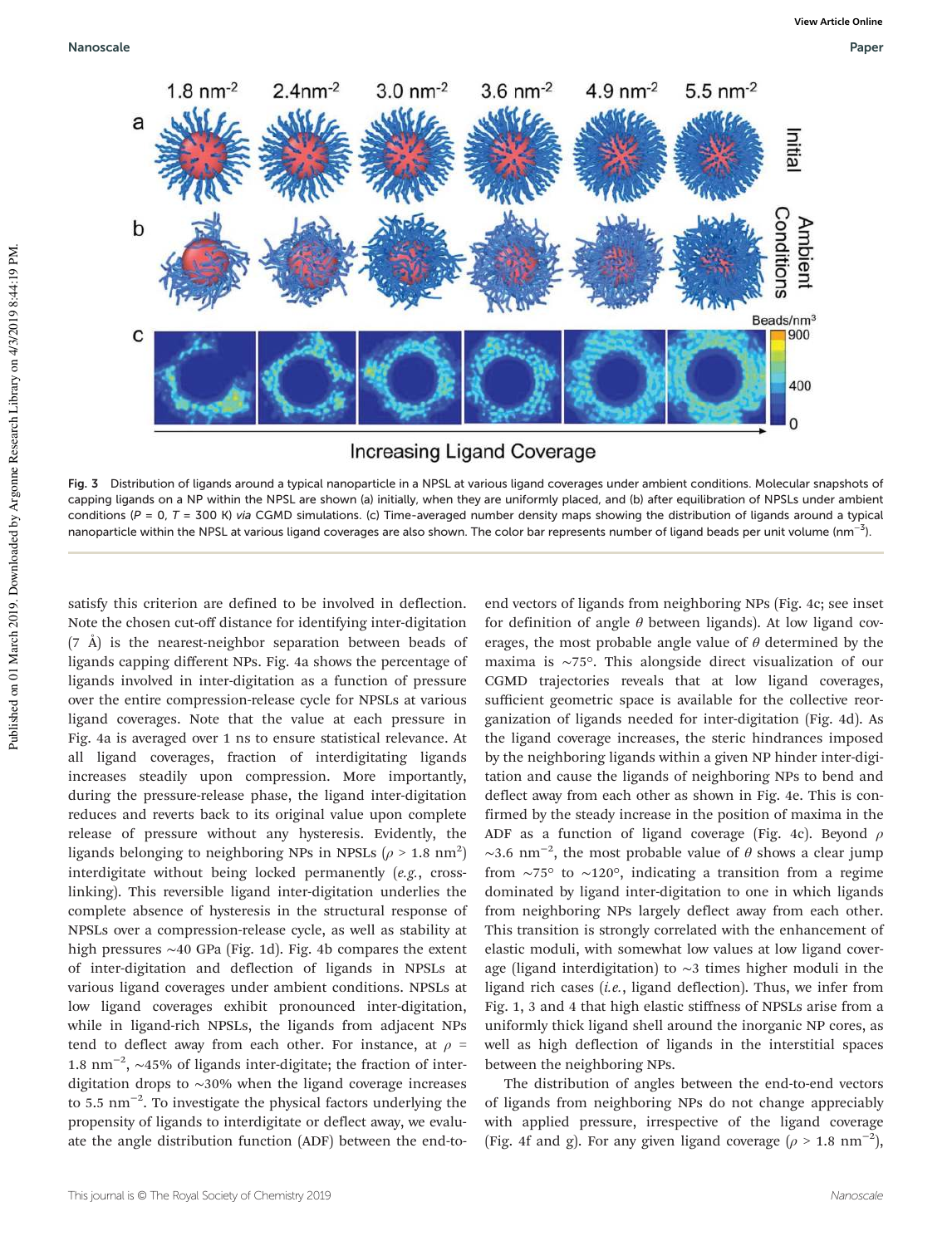

Fig. 4 Interaction between ligands belonging to neighboring nanoparticles. (a) Fraction of ligands involved in interdigitation in NPSLs at various ligand coverages as a function of pressure during a compression-release cycle. Open and closed symbols correspond to compression and release phases respectively. (b) Fraction of ligands involved in interdigitation and deflection under ambient conditions as a function of ligand coverage. (c) Probability distribution of angles (ADF) between the end-to-end vectors of ligand pairs (each tethered to a different NP) under ambient conditions for various ligand coverage densities. The angle  $\theta$  between the ligands is defined in the inset. Molecular snapshots of a pair of selected NPs (red spheres) exhibiting predominant (d) interdigitation, and (e) deflection of ligands (blue lines) in the interstitial region, obtained from CGMD trajectories. Only ligands that lie between the chosen NPs are shown for clarity. All the ligands belonging to a single nanoparticle are of same color (blue or gray lines). The angle between the edge-to-edge vectors of a representative pair of ligands for each case in panels (d, e) are also shown to illustrate their relative orientation. We have also shown the probability distribution of angles between ligands of different NPs for (f, g) ligand-deficient (ρ = 1.8 nm<sup>−2</sup>) and ligand-rich ( $\rho$  = 5.5 nm<sup>−2</sup>) NPSLs as a function of pressure during a compression-release cycle.

the ligand–ligand ADFs remain fairly constant during the entire compression-release cycle (even up to pressures ∼40 GPa). This remarkable ability of the ligands from adjacent NPs to retain their relative orientation throughout a compressionrelease cycle (up to ∼40 GPa) enables preservation of crystalline order in NPSLs, and underlies the complete lack of hysteresis in the structural response of NPSL to applied pressure. Furthermore, the computed ADFs are broad at all ligand coverages, which provides further explanation for the isotropic elastic properties of the NPSLs considered in this work.

Finally, we investigate the structural stability of NPSLs made up of NPs whose surfaces are capped with only a few ligands. Such a scenario can arise during synthesis protocols that involve extensive washing of nanoparticles. $1,35$  Our CGMD simulations on NPSLs at  $\rho$  < 1.8 nm<sup>-2</sup> show that ligands reorganize into small patches around the NP, while leaving large fraction of NP surfaces completely bare (Fig. 5). Consequently, a significant fraction of the interstitial space between the NPs in the assembled superlattices become devoid of ligands; essentially, in these areas, the organic spacer molecules (*i.e.*, ligands) cannot screen the NP–NP interactions. Thereby, the separation between neighboring NPs reduces, which eventually leads to sintering of NPs (Fig. 5). Such ligand-deficient NPSLs cannot preserve their crystalline order at low applied pressures ∼1 GPa, and often even under ambient conditions. Thus, a critical ligand coverage density  $\rho_c$  (here ~1.8 nm<sup>-2</sup>) is required to form stable NPSLs. Such ligand depletion can be experimentally realized by rapid addition of an equal amount of non-solvent (i-PrOH) to toluene solution of PbS NCs and vigorous shaking. Our TGA experiments on NPSL after the nonsolvent treatment shows a drop in the weight-loss, which corresponds to a reduction in the ligand coverage density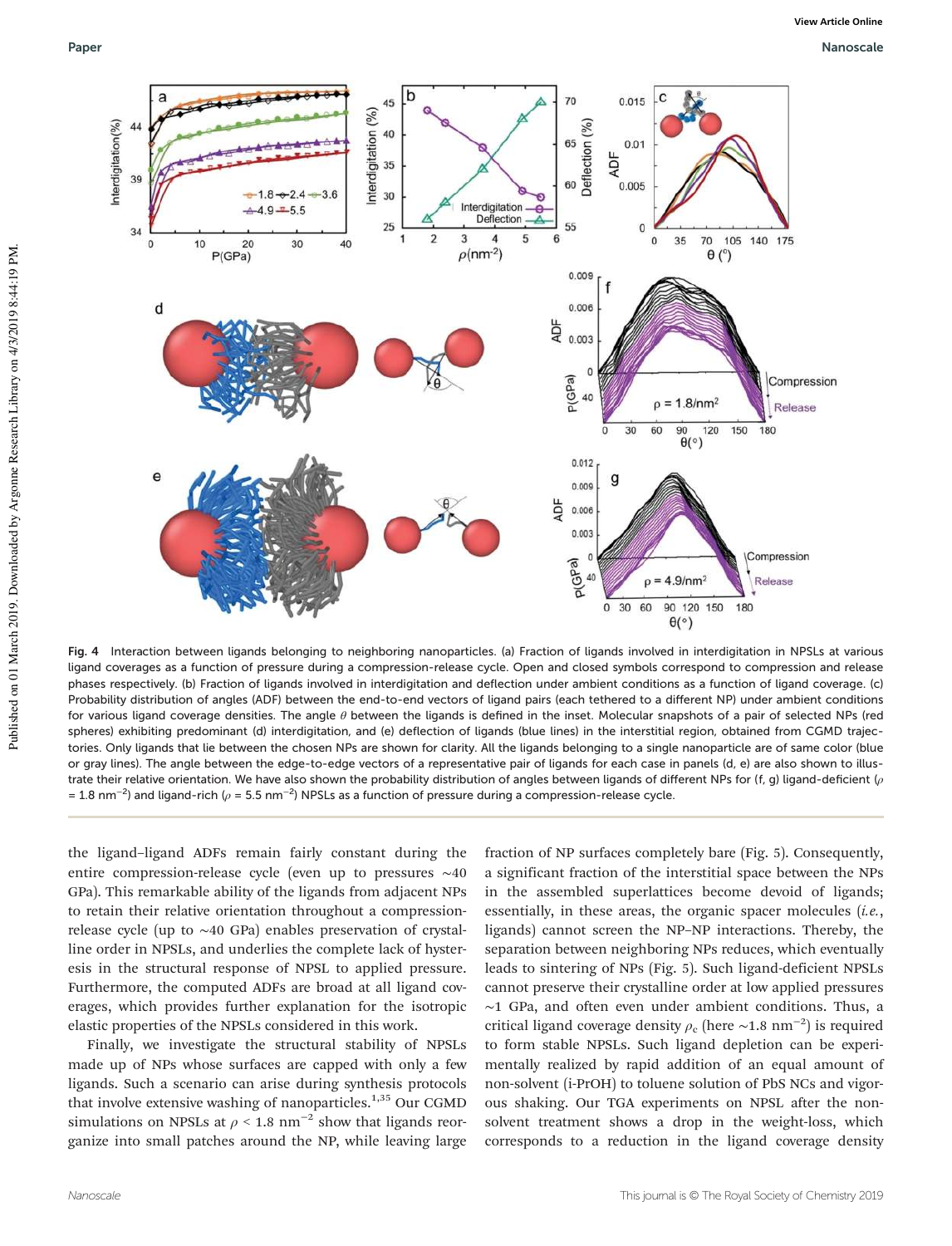Nanoscale Paper



Fig. 5 Ligand coverage effects on the morphology of NPSL. (a) Surface-to-surface separation distance between neighboring nanoparticles L in face-centered cubic NPSLs as a function of ligand coverage under ambient conditions as obtained from our CGMD simulations. Two distinct regimes in structural behavior appear, which are separated by a dotted line. At  $\rho$  < 1.8 nm<sup>−2</sup>, the NPs tend to sinter leading to loss of order in the NPSL. Beyond 1.8 nm<sup>−2</sup>, NPSLs are stable even under high applied pressures ~40 GPa. Within this regime, the extent of ligand interdigitation varies with coverage density; as ρ increases, ligands belonging to neighboring NPs tend to deflect away from each other. Representative molecular snapshots are shown for each regime to demonstrate that ligand reorganization leads to (1) sintering of NPs and consequent collapse of long-range order (in ligand-depleted NPSLs), and (2) interdigitation, and/or deflection of ligands in the interstitial space between adjacent NPs that underlie the structural stability of ligand-rich NPSL. (b) Thermogravimetric analysis (cf. ref. 19) of a PbS NPSL, and disordered structures obtained by treating crystalline NPSL with non-solvent. TGA weight loss is used to ascertain the coverage; low coverage of NP leads to a disordered i.e. sintered aggregate, whereas the NPSL with higher coverage maintained its crystallinity. These experimental observations are consistent with our simulations. (c) Pair-distribution functions of these NPSLs obtained from SAXS experiments; broadening of peaks in the films with lower coverage indicate disorder whereas the higher coverage films maintain their structural integrity.

(Fig. 5b). SAXS experiments indicate that NPSLs lose their crystalline order upon treatment with non-solvent (*i.e.*, reduction in ligand coverage) as shown by pronounced broadening of peaks in the NP–NP pair distribution function (Fig. 5c). These observations are consistent with predictions of our CGMD simulations. Below the critical value of ligand coverage density  $\rho_{\rm c}$ , the NPs tend to aggregate or sinter; while at  $\rho > \rho_{\rm c}$ , stable NPSLs with excellent elasticity emerge. Owing to ligand interdigitation or deflection, these stable NPSLs ( $\rho > \rho_c$ ) can withstand high pressures (∼40 GPa) without losing their crystalline order and exhibit no hysteresis during a compression-release cycle (Fig. 1d and e).

# 4. Conclusions

We employ CGMD simulations to elucidate the role of ligand coverage, and their molecular scale dynamics in governing the structure, elasticity, high pressure behavior of NPSLs. We find that the formation of stable NPSLs requires the individual NP building blocks to be ligated at least up to a certain critical ligand coverage. For 7 nm PbS nanoparticles stabilized with

oleic acid ligands, the critical coverage value is  $\sim$ 1.8 nm<sup>-2</sup>. Ligand-depleted NPSLs (*i.e.*, ligand coverage below critical value) form disordered aggregates *via* sintering. On the other hand, NPSLs with ligand coverages higher than the threshold value show remarkable structural stability (*i.e.*, maintain FCC arrangement of nanocrystals) even up to high pressures, possess high elastic stiffness, and exhibit no structural hysteresis during a compression-release cycle; ligand deficiency below this threshold causes sintering of nanoparticles leading to aggregates without crystalline order. These findings can explain the disparate observations in the previously published results with some demonstrating sintering of individual NPs whereas others displaying remarkable structural stability of NPSL.16,23 We note that this cross-over density is system specific, and may be influenced by the nature of the NP, size of the NP, ligand length and chemistries; a more systematic study would be necessary to elucidate these connections. We show that structural and mechanical properties originate from the interplay of ligand coverage, mobility, and molecular-scale dynamics of ligands in the interstitial spaces between neighboring NPs. Furthermore, ligand coverage (beyond a threshold value) can be used to tune the lattice parameter of NPSL, as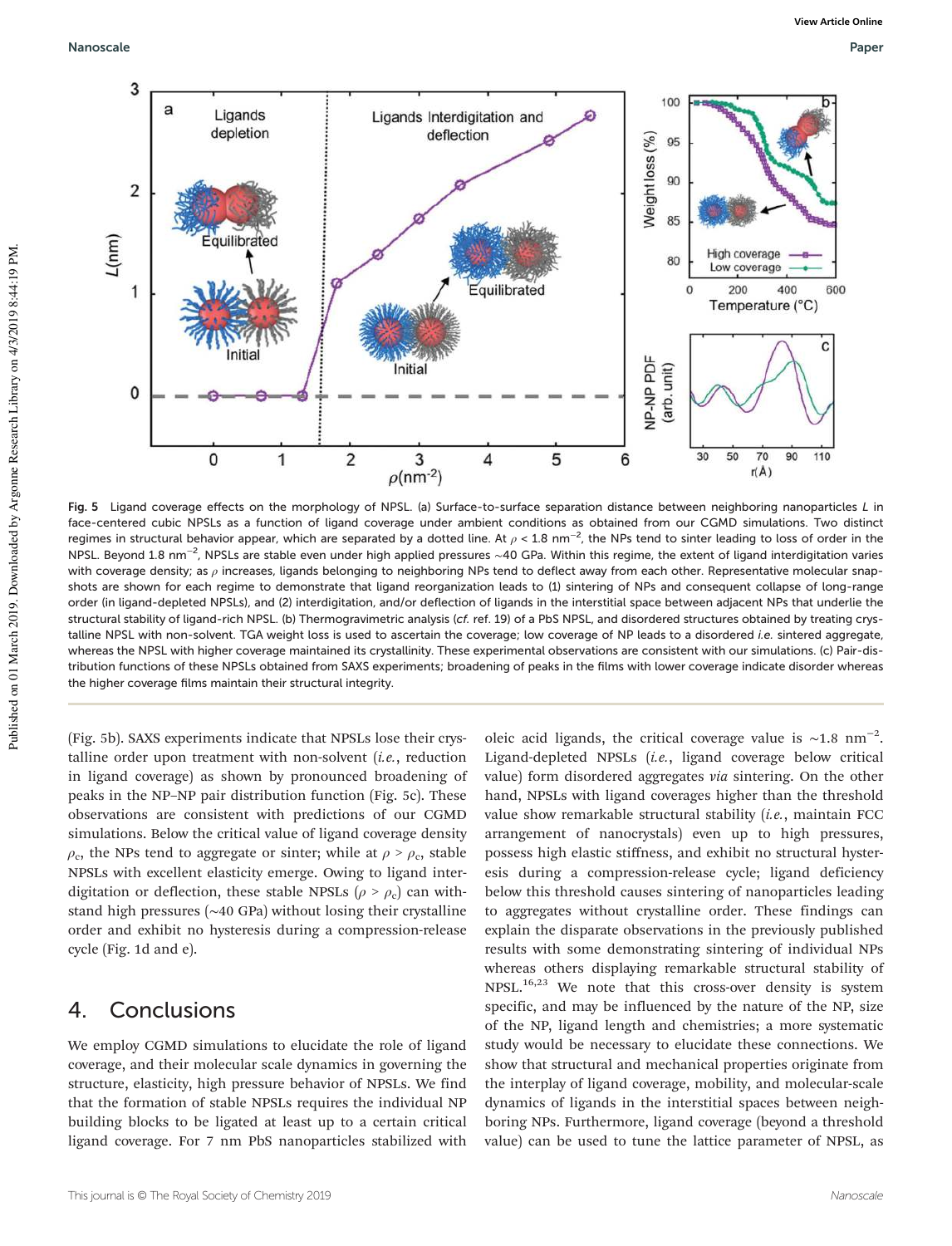well as the propensity of the ligands to inter-digitate with those tethered to a neighboring NP, or deflect away from them. Even subtle changes in the relative fraction of inter-digitated *vs.* deflected ligands has significant impact on the mechanical behavior of NPSL; predominant ligand deflection (that occurs in ligand-rich cases) yields high elastic stiffness. The predictions of our CGMD simulations are in good accordance with our electron microscopy, and SAXS characterization of NPSLs prepared by colloidal synthesis methods. Our work highlights the key role played by ligands in dictating the physical properties of NPSLs, provides design rules to tune these properties, and broadly advances the molecular-level understanding of NPSLs.

# Conflicts of interest

There are no conflicts to declare.

### Acknowledgements

The authors would like to acknowledge support from the Argonne National Laboratory through the Laboratory Directed Research and Development grant LDRD-2017-012-N0. Use of the Center for Nanoscale Materials, an Office of Science user facility, was supported by the U.S. Department of Energy, Office of Science, Office of Basic Energy Sciences, under Contract No. DE-AC02-06CH11357. B. N. would also like to acknowledge support from the start-up funds at University of Louisville. This research used resources of the National Energy Research Scientific Computing Center, which is supported by the Office of Science of the U.S. Department of Energy under Contract No. DE-AC02-05CH11231. An award of computer time was provided by the Innovative and Novel Computational Impact on Theory and Experiment (INCITE) program. This research used resources of the Argonne Leadership Computing Facility at Argonne National Laboratory, which is supported by the Office of Science of the U.S. Department of Energy under contract DE-AC02-06CH11357. This research used resources of the Advanced Photon Source, a U.S. Department of Energy (DOE) Office of Science User Facility operated for the DOE Office of Science by Argonne National Laboratory under Contract No. DE-AC02-06CH11357. GeoSoilEnviroCARS is supported by the National Science Foundation—Earth Sciences (EAR-0622171) and Department of Energy—Geosciences (DE-FG02-94ER14466). Use of the Advanced Photon Source was supported by the U.S. Department of Energy, Office of Science, Office of Basic Energy Sciences, under Contract No. DE-AC02- 06CH11357. We would like to thank Dr. Byeongdu Lee for insightful discussions.

## References

1 Y. Wang, H. Chan, B. Narayanan, S. P. McBride, S. K. R. S. Sankaranarayanan, X.-M. Lin and H. M. Jaeger, Thermomechanical Response of Self-Assembled Nanoparticle Membranes, *ACS Nano*, 2017, 11(8), 8026– 8033, DOI: 10.1021/acsnano.7b02676.

- 2 X. W. Gu, X. Ye, D. M. Koshy, S. Vachhani, P. Hosemann and A. P. Alivisatos, Tolerance to Structural Disorder and Tunable Mechanical Behavior in Self-Assembled Superlattices of Polymer-Grafted Nanocrystals, *Proc. Natl. Acad. Sci. U. S. A.*, 2017, 114(11), 2836–2841, DOI: 10.1073/ pnas.1618508114.
- 3 D. Yu, C. Wang and P. Guyot-Sionnest, N-Type Conducting CdSe Nanocrystal Solids, *Science*, 2003, 300(5623), 1277– 1280, DOI: 10.1126/science.1084424.
- 4 E. V. Shevchenko, M. Ringler, A. Schwemer, D. V. Talapin, T. A. Klar, A. L. Rogach, J. Feldmann and A. P. Alivisatos, Self-Assembled Binary Superlattices of CdSe and Au Nanocrystals and Their Fluorescence Properties, *J. Am. Chem. Soc.*, 2008, 130(11), 3274–3275, DOI: 10.1021/ja710619s.
- 5 C. P. Collier, R. J. Saykally, J. J. Shiang, S. E. Henrichs and J. R. Heath, Reversible Tuning of Silver Quantum Dot Monolayers Through the Metal-Insulator Transition, *Science*, 1997, 277(5334), 1978–1981, DOI: 10.1126/ science.277.5334.1978.
- 6 A. Courty, A. Mermet, P. A. Albouy, E. Duval and M. P. Pileni, Vibrational Coherence of Self-Organized Silver Nanocrystals in f.c.c. Supra-Crystals, *Nat. Mater.*, 2005, 4(5), 395–398, DOI: 10.1038/nmat1366.
- 7 J. J. Urban, D. V. Talapin, E. V. Shevchenko, C. R. Kagan and C. B. Murray, Synergism in Binary Nanocrystal Superlattices Leads to Enhanced P-Type Conductivity in Self-Assembled PbTe/Ag<sub>2</sub>Te Thin Films, *Nat. Mater.*, 2007, 6(2), 115–121, DOI: 10.1038/nmat1826.
- 8 S. Sun, C. B. Murray, D. Weller, L. Folks and A. Moser, Monodisperse FePt Nanoparticles and Ferromagnetic FePt Nanocrystal Superlattices, *Science*, 2000, 287(5460), 1989– 1992, DOI: 10.1126/science.287.5460.1989.
- 9 J. Cheon, J.-I. Park, J. Choi, Y. Jun, S. Kim, M. G. Kim, Y.-M. Kim and Y. J. Kim, Magnetic Superlattices and Their Nanoscale Phase Transition Effects, *Proc. Natl. Acad. Sci. U. S. A.*, 2006, 103(9), 3023–3027, DOI: 10.1073/ pnas.0508877103.
- 10 A. Dong, J. Chen, P. M. Vora, J. M. Kikkawa and C. B. Murray, Binary Nanocrystal Superlattice Membranes Self-Assembled at the Liquid-Air Interface, *Nature*, 2010, 466(7305), 474–477, DOI: 10.1038/nature09188.
- 11 K. C. Ng, I. B. Udagedara, I. D. Rukhlenko, Y. Chen, Y. Tang, M. Premaratne and W. Cheng, Free-Standing Plasmonic-Nanorod Superlattice Sheets, *ACS Nano*, 2012, 6(1), 925–934, DOI: 10.1021/nn204498j.
- 12 C. T. Black, C. B. Murray, R. L. Sandstrom and S. Sun, Spin-Dependent Tunneling in Self-Assembled Cobalt-Nanocrystal Superlattices, *Science*, 2000, 290(5494), 1131– 1134, DOI: 10.1126/science.290.5494.1131.
- 13 M. A. Boles, M. Engel and D. V. Talapin, Self-Assembly of Colloidal Nanocrystals: From Intricate Structures to Functional Materials, *Chem. Rev.*, 2016, 116(18), 11220– 11289, DOI: 10.1021/acs.chemrev.6b00196.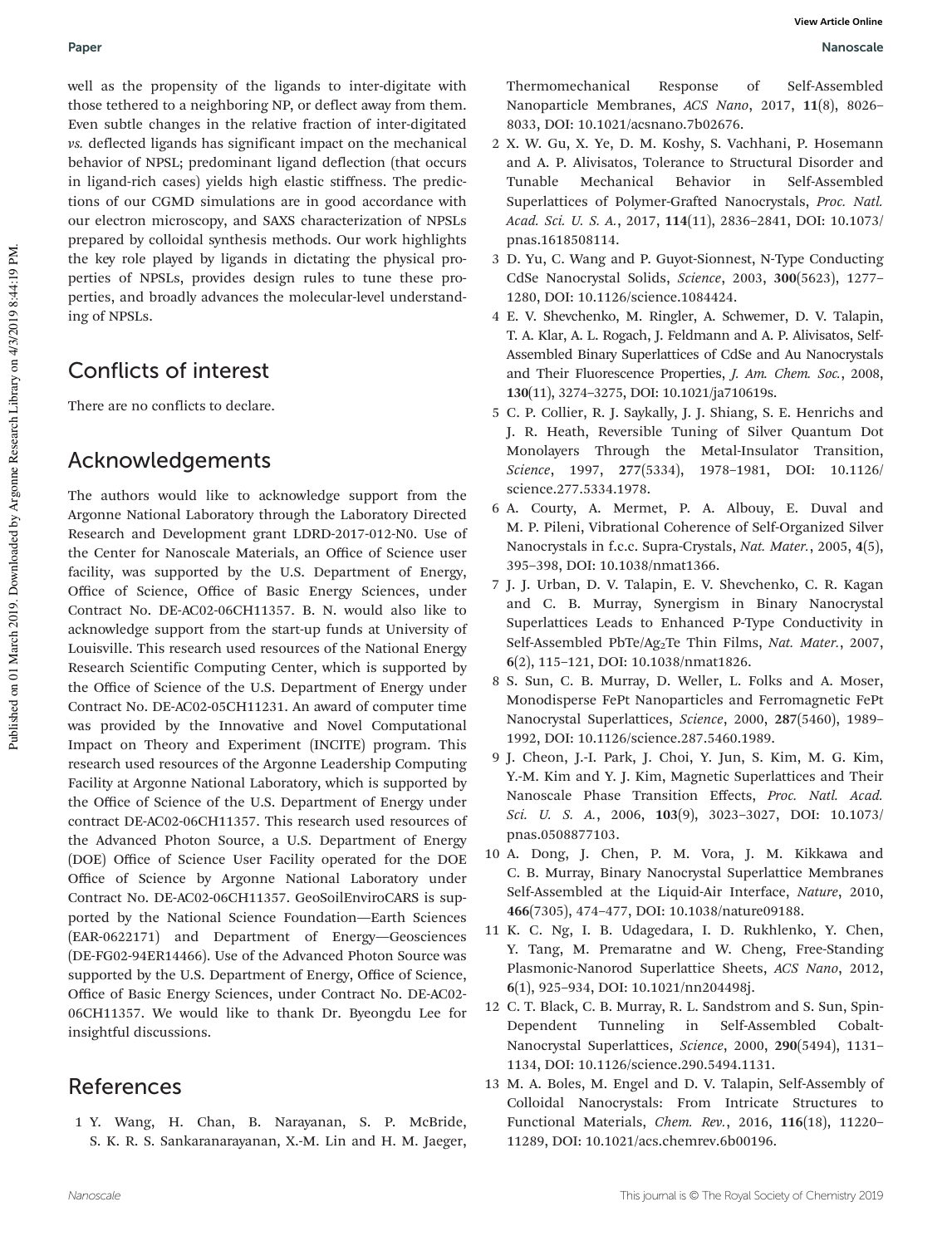- 14 M.-P. Pileni, Impact of the Metallic Crystalline Structure on the Properties of Nanocrystals and Their Mesoscopic Assemblies, *Acc. Chem. Res.*, 2017, 50(8), 1946–1955, DOI: 10.1021/acs.accounts.7b00093.
- 15 K. J. Si, Y. Chen, Q. Shi and W. Cheng, Nanoparticle Superlattices: The Roles of Soft Ligands, *Adv. Sci.*, 2017, 5, 1700179, DOI: 10.1002/advs.201700179.
- 16 P. Podsiadlo, B. Lee, V. B. Prakapenka, G. V. Krylova, R. D. Schaller, A. Demortière and E. V. Shevchenko, High-Pressure Structural Stability and Elasticity of Supercrystals Self-Assembled from Nanocrystals, *Nano Lett.*, 2011, 11(2), 579–588, DOI: 10.1021/nl103587u.
- 17 Q.-Y. Lin, Z. Li, K. A. Brown, M. N. O'Brien, M. B. Ross, Y. Zhou, S. Butun, P.-C. Chen, G. C. Schatz, V. P. Dravid, *et al.*, Strong Coupling between Plasmonic Gap Modes and Photonic Lattice Modes in DNA-Assembled Gold Nanocube Arrays, *Nano Lett.*, 2015, 15(7), 4699–4703, DOI: 10.1021/ acs.nanolett.5b01548.
- 18 P. Liljeroth, D. Vanmaekelbergh, V. Ruiz, K. Kontturi, H. Jiang, E. Kauppinen and B. M. Quinn, Electron Transport in Two-Dimensional Arrays of Gold Nanocrystals Investigated by Scanning Electrochemical Microscopy, *J. Am. Chem. Soc.*, 2004, 126(22), 7126–7132, DOI: 10.1021/ ja0493188.
- 19 D. Kechrakos and K. N. Trohidou, Magnetic Properties of Self-Assembled Interacting Nanoparticles, *Appl. Phys. Lett.*, 2002, 81(24), 4574–4576, DOI: 10.1063/1.1528290.
- 20 D. V. Talapin and C. B. Murray, PbSe Nanocrystal Solids for N- and p-Channel Thin Film Field-Effect Transistors, *Science*, 2005, 310(5745), 86–89, DOI: 10.1126/ science.1116703.
- 21 B. Lee, P. Podsiadlo, S. Rupich, D. V. Talapin, T. Rajh and E. V. Shevchenko, Comparison of Structural Behavior of Nanocrystals in Randomly Packed Films and Long-Range Ordered Superlattices by Time-Resolved Small Angle X-Ray Scattering, *J. Am. Chem. Soc.*, 2009, 131(45), 16386–16388, DOI: 10.1021/ja906632b.
- 22 L. Ceseracciu, K. Miszta, F. D. Angelis, S. Marras, M. Prato, R. Brescia, A. Scarpellini and L. Manna, Compression Stiffness of Porous Nanostructures from Self-Assembly of Branched Nanocrystals, *Nanoscale*, 2012, 5(2), 681–686, DOI: 10.1039/C2NR32590J.
- 23 T. Wang, R. Li, Z. Quan, W. S. Loc, W. A. Bassett, H. Xu, Y. C. Cao, J. Fang and Z. Wang, Pressure Processing of Nanocube Assemblies Toward Harvesting of a Metastable PbS Phase, *Adv. Mater.*, 2015, 27(31), 4544–4549, DOI: 10.1002/adma.201502070.
- 24 H. Wu, F. Bai, Z. Sun, R. E. Haddad, D. M. Boye, Z. Wang and H. Fan, Pressure-Driven Assembly of Spherical Nanoparticles and Formation of 1D-Nanostructure Arrays, *Angew. Chem., Int. Ed.*, 2010, 49(45), 8431–8434, DOI: 10.1002/anie.201001581.
- 25 B. Li, K. Bian, X. Zhou, P. Lu, S. Liu, I. Brener, M. Sinclair, T. Luk, H. Schunk, L. Alarid, *et al.* Pressure Compression of CdSe Nanoparticles into Luminescent Nanowires, *Sci. Adv.*, 2017, 3(5), e1602916, DOI: 10.1126/sciadv.1602916.
- 26 J. Zhu, Z. Quan, C. Wang, X. Wen, Y. Jiang, J. Fang, Z. Wang, Y. Zhao and H. Xu, Structural Evolution and Mechanical Behaviour of Pt Nanoparticle Superlattices at High Pressure, *Nanoscale*, 2016, 8(9), 5214–5218, DOI: 10.1039/C5NR08291A.
- 27 P. Schapotschnikow, R. Pool and T. J. H. Vlugt, Molecular Simulations of Interacting Nanocrystals, *Nano Lett.*, 2008, 8(9), 2930–2934, DOI: 10.1021/nl8017862.
- 28 K. M. Salerno, D. S. Bolintineanu, J. M. D. Lane and G. S. Grest, High Strength, Molecularly Thin Nanoparticle Membranes, *Phys. Rev. Lett.*, 2014, 113(25), 258301, DOI: 10.1103/PhysRevLett.113.258301.
- 29 C. Waltmann, N. Horst and A. Travesset, Capping Ligand Vortices as "Atomic Orbitals" in Nanocrystal Self-Assembly, *ACS Nano*, 2017, 11(11), 11273–11282, DOI: 10.1021/ acsnano.7b05694.
- 30 P. Schapotschnikow and T. J. H. Vlugt, Understanding Interactions between Capped Nanocrystals: Three-Body and Chain Packing Effects, *J. Chem. Phys.*, 2009, 131(12), 124705, DOI: 10.1063/1.3227043.
- 31 X. Ye, J. Chen, M. Engel, J. A. Millan, W. Li, L. Qi, G. Xing, J. E. Collins, C. R. Kagan, J. Li, *et al.* Competition of Shape and Interaction Patchiness for Self-Assembling Nanoplates, *Nat. Chem.*, 2013, 5(6), 466–473, DOI: 10.1038/nchem.1651.
- 32 A. Castelli, J. d. Graaf, S. Marras, R. Brescia, L. Goldoni, L. Manna and M. P. Arciniegas, Understanding and Tailoring Ligand Interactions in the Self-Assembly of Branched Colloidal Nanocrystals into Planar Superlattices, *Nat. Commun.*, 2018, 9(1), 1141, DOI: 10.1038/s41467-018-03550-z.
- 33 Z. Wang, C. Schliehe, K. Bian, D. Dale, W. A. Bassett, T. Hanrath, C. Klinke and H. Weller, Correlating Superlattice Polymorphs to Internanoparticle Distance, Packing Density, and Surface Lattice in Assemblies of PbS Nanoparticles, *Nano Lett.*, 2013, 13(3), 1303–1311, DOI: 10.1021/nl400084k.
- 34 U. Landman and W. D. Luedtke, Small Is Different: Energetic, Structural, Thermal, and Mechanical Properties of Passivated Nanocluster Assemblies, *Faraday Discuss.*, 2004, 125(0), 1–22, DOI: 10.1039/B312640B.
- 35 Z. Jiang, J. He, S. A. Deshmukh, P. Kanjanaboos, G. Kamath, Y. Wang, S. K. R. S. Sankaranarayanan, J. Wang, H. M. Jaeger and X.-M. Lin, Subnanometre Ligand-Shell Asymmetry Leads to Janus-like Nanoparticle Membranes, *Nat. Mater.*, 2015, 14(9), 912–917, DOI: 10.1038/nmat4321.
- 36 H. Wu, F. Bai, Z. Sun, R. E. Haddad, D. M. Boye, Z. Wang, J. Y. Huang and H. Fan, Nanostructured Gold Architectures Formed through High Pressure-Driven Sintering of Spherical Nanoparticle Arrays, *J. Am. Chem. Soc.*, 2010, 132(37), 12826–12828, DOI: 10.1021/ja105255d.
- 37 M. A. Hines and G. D. Scholes, Colloidal PbS Nanocrystals with Size-Tunable Near-Infrared Emission: Observation of Post-Synthesis Self-Narrowing of the Particle Size Distribution, *Adv. Mater.*, 2013, 15(21), 1844–1849, DOI: 10.1002/adma.200305395.
- 38 E. Shevchenko, D. Talapin, A. Kornowski, F. Wiekhorst, J. Kötzler, M. Haase, A. Rogach and H. Weller, Colloidal